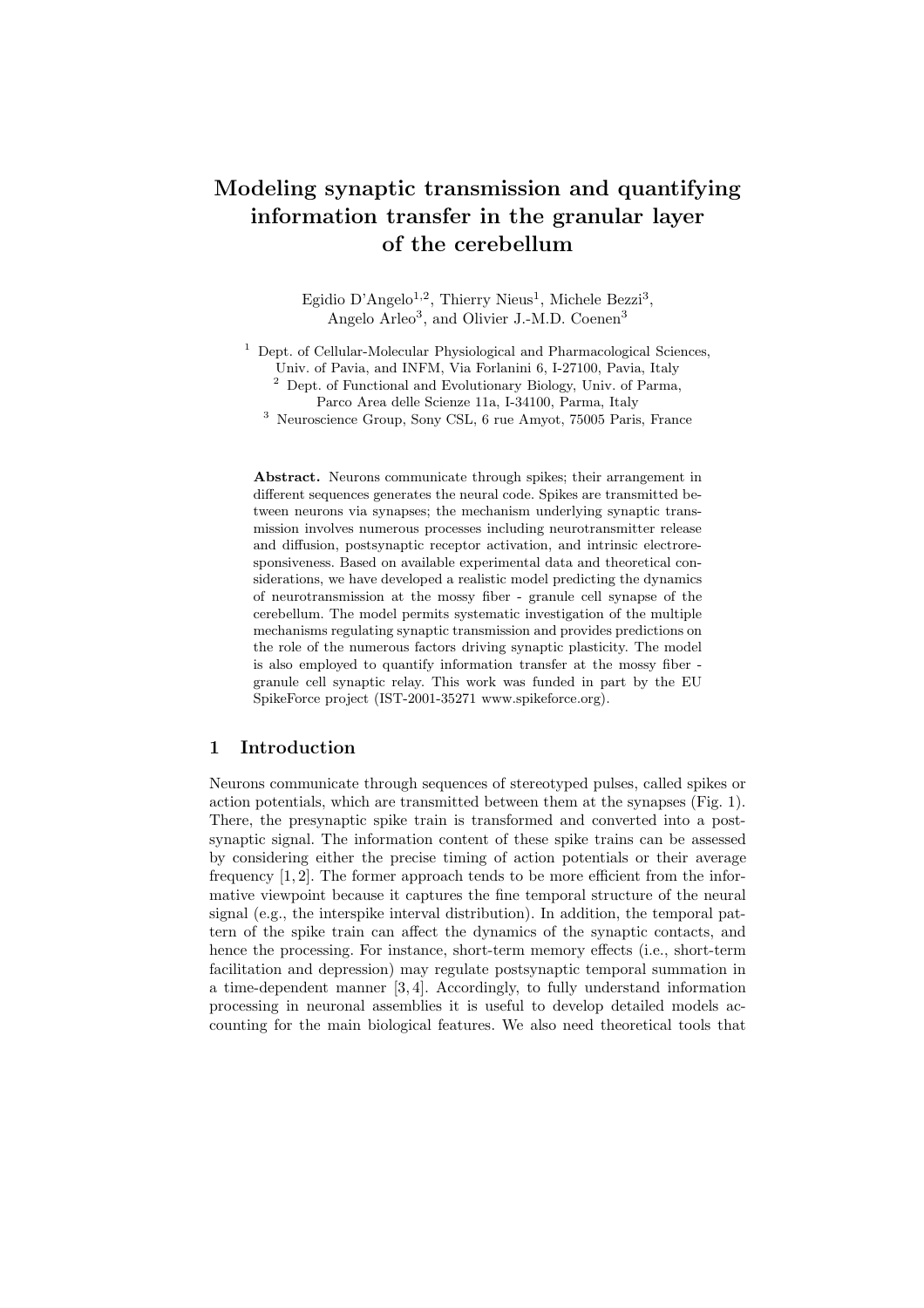allow us to quantify the ability of the specific model to transmit information at different levels of resolutions, and to asses the robustness of this process. In this regard, information theory [5] has proved to be suitable for studying information processing in different brain areas [1]. Within this framework it is possible to quantify the amount of information that a given set of neural responses provides about a specific set of stimuli or a set of upstream neuron activities. Furthermore, Shannon information and similar quantities can be used to investigate the coding strategies or the contribution of spatial and temporal correlations to the information transmission [6, 7].

The cerebellum is one part of the brain responsible for the learning and the automatic execution of coordinated movements, particularly those too rapid for conscious feedback control. Besides its direct importance in clinical research (motor coordination diseases), there are several other motivations for focusing on this system. First, it permits a detailed experimental characterization at different levels: molecular, single cell, and neural population, both in vitro and in vivo. Second, it represents an excellent test bed to investigate how microscopic interactions at the single cell level can initiate complex collective behavior (cerebellar functions) at the population level. Third, from an application point of view, implementing biomimetic cerebellar models to control mobile robots or industrial processes may augment their ability to learn and coordinate their actions in complex contexts.

The cerebellar input layer is of particular interest: it is characterized by a huge number  $(10^{11})$  of tiny cells (granule cells) that, according to classical theories of Marr and Albus [8, 9], are able to encode afferent information into a sparse representation that facilitates discrimination of very similar inputs. In this study, we focus on the mossy fiber - granule cell synapse, which is the major site of plasticity in the cerebellum granular layer. The next section presents the main characteristics of this synapse. Section 3 introduces a detailed biophysical model of this system. Section 4 describes an information-theoretic approach for studying information processing at this site quantitatively.

#### 2 Synaptic transmission at the cerebellar granular layer

Mossy fibers (MFs) are the primary afferents to the cerebellar cortex and convey multimodal sensory inputs to the granule cells (GCs). The MF-GC synaptic transmission constitutes the core of the granular layer computation and has complex temporal dynamics [10, 11] capable of regulating the input-output relationship via synaptic gain modulation [9, 12].

Neurophysiological data suggest that long-term potentiation (LTP) can enhance the probability of release of neurotransmitters at the MF-GC synapse [13], and that GCs tend to discharge in bursts in vivo [14]. At a finer scale, several factors can influence the relationship between neurotransmitter release and GC firing. The intense glutamate spillover observed in the cerebellar glomerulus, by protracting AMPA and NMDA receptor activation [15–17], generates opposing processes like receptor desensitization and temporal summation of excitatory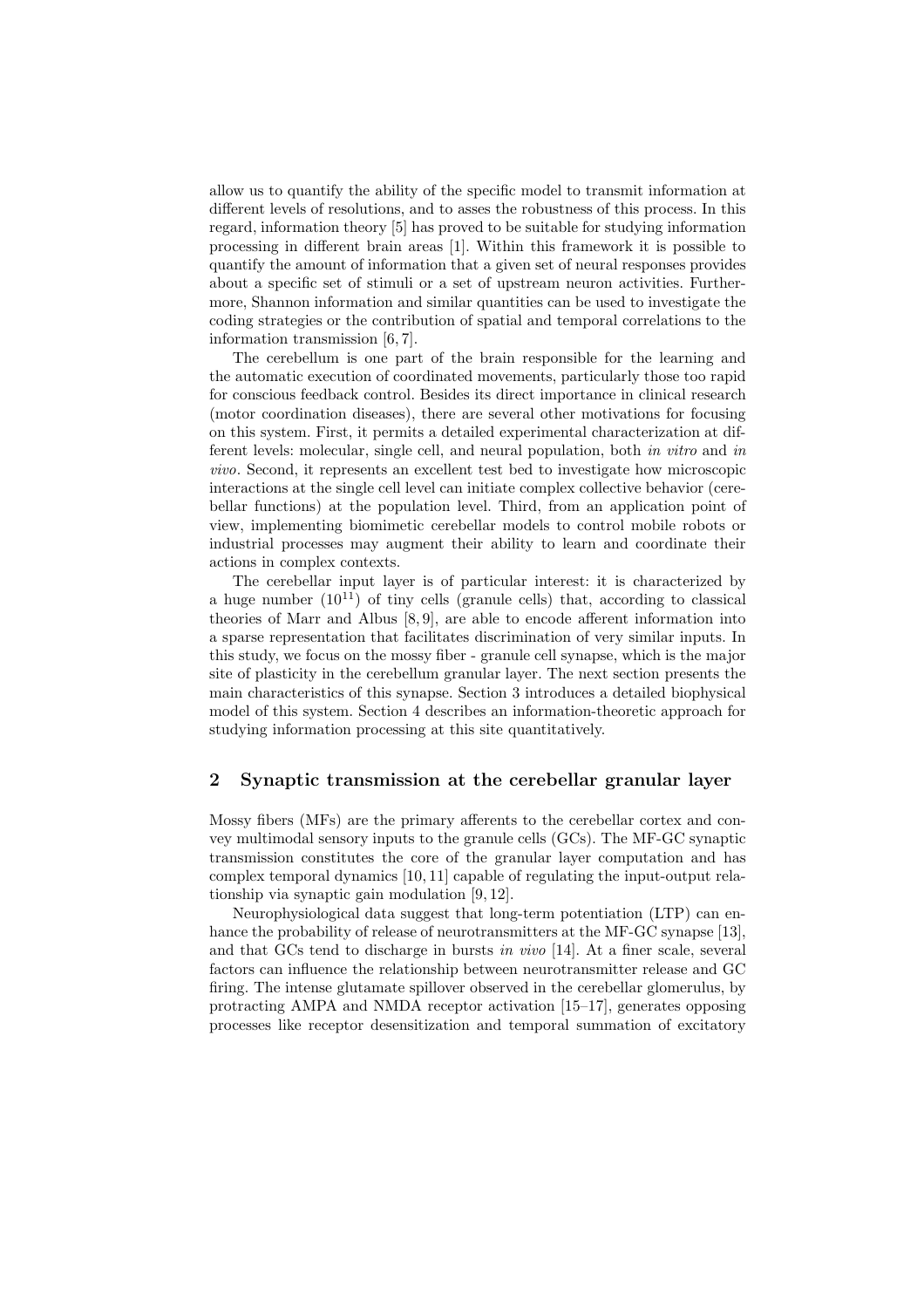

Fig. 1. Synaptic transmission and modeling. (Left) Synaptic processing transforming an incoming spike into a postsynaptic response. (Right) Schematic representation of the processes involved in determining the change of postsynaptic conductance  $(g)$  and the generation of excitatory postsynaptic currents (EPSC). X denotes the transmitter resources available for release,  $Y$  is the amount of released transmitter, and  $Z$  represents the amount of recovered transmitter. The time constants of recovery of releasable transmitter  $(\tau_R)$ , facilitation  $(\tau_F)$ , and inactivation  $(\tau_I)$ , are indicated together with u, the probability of release.  $T$  denotes the glutamate concentration, while  $C, O$ , and  $D$ indicate the postsynaptic receptor state 'closed', 'open', and 'desensitize', respectively.

postsynaptic potentials (EPSP) [18]. Moreover, postsynaptic voltage-dependent currents determine complex regulation of spike discharge [19, 20]. Because these factors interact in a complex non-linear manner, no firm statement can be given a priori on burst processing at the MF-GC synapse and its regulation during LTP. Hence, we developed a model of synaptic transmission at the MF-GC relay accounting for the interaction of these multiple effects.

## 3 A model of the MF-GC synaptic transmission

Our aim was to conjugate fundamental aspects of neurotransmission derived from physiological recordings with a detailed reconstruction of postsynaptic electroresponsiveness. A model of the GC derived from our previous study [20] was updated based on recent experimental data. GCs are electrotonically compact [18, 21, 17], hence there is little need to simulate dendrites and a monocompartmental structure was employed. The GC model includes four identical and independent synapses. The NEURON simulator [22] was employed to implement and validate the model.

The simulation of a single excitatory postsynaptic current (EPSC) involves modeling the neurotransmitter release at the presynaptic site, the diffusion of the neurotransmitter within the synaptic cleft, and the postsynaptic receptor dynamics [23]. The situation becomes even more complicated when considering a multiple release-site synapse; this is due to the stochastic activation of different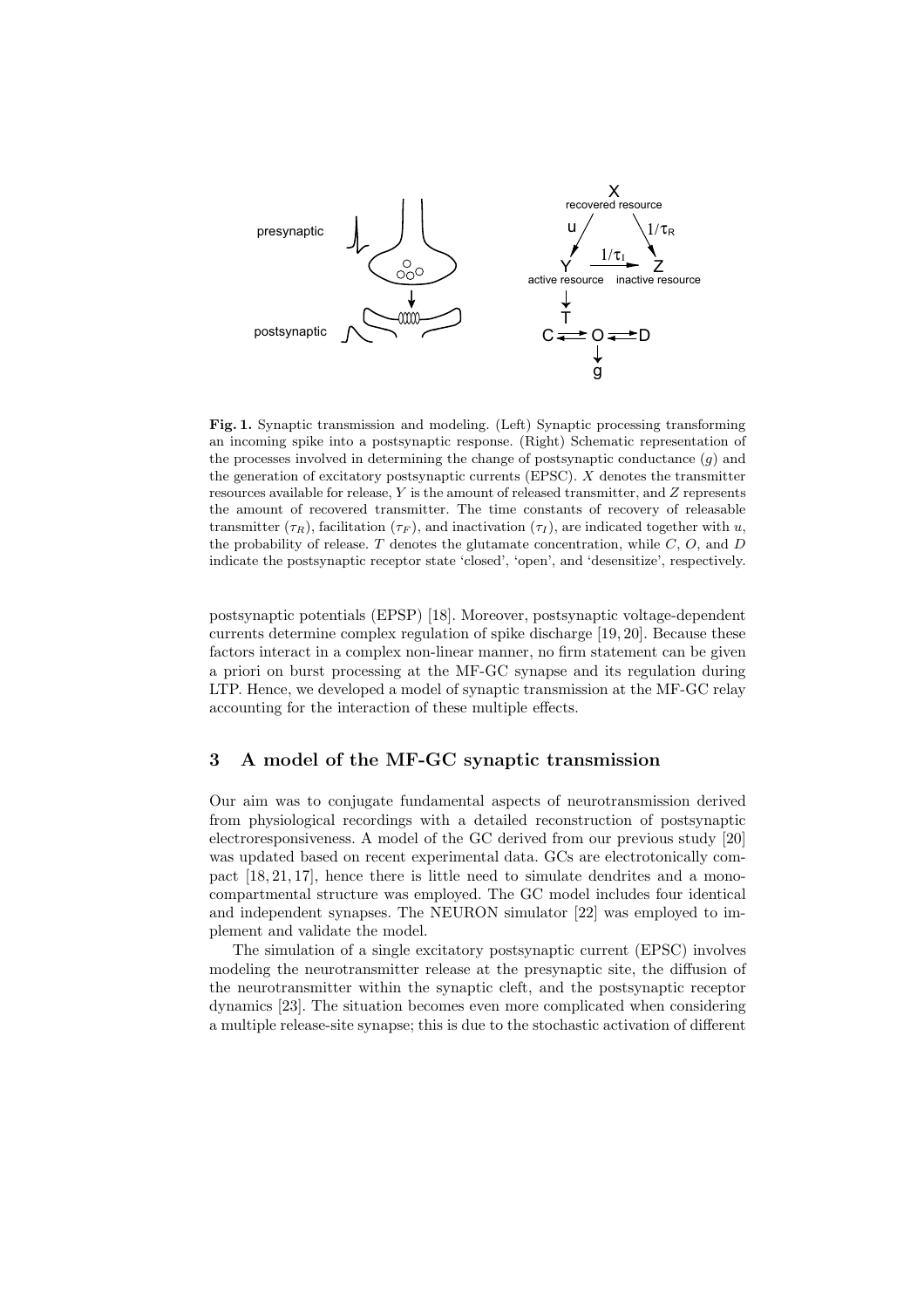

Fig. 2. AMPA current parameters during a voltage-clamp simulation (-70mV). A burst at 100 Hz stimulates the MF. (A) Evolution of the presynaptic variables  $X, Y$ , and  $u$ . The decrease of  $u$  determines synaptic depression.  $(B)$  Diffusion protracts the glutamate waveform. (C) Evolution of postsynaptic receptor states. Note the decrease of open states and accumulation of desensitization. (D) Temporal summation of AMPA EPSCs.

receptor clusters and to the diffusion of neurotransmitters between synaptic sites [24]. In the model, the state of the presynaptic terminal is computed according to a three-state scheme adapted from [25]. When a presynaptic spike arrives, a proportion  $u$  of the transmitter resource  $X$  is transferred into an amount of released transmitter  $Y$  (Fig. 1). Depletion of the resource  $X$  causes synaptic depression (another component of synaptic depression depends on postsynaptic receptor desensitization, see below). Synaptic facilitation is governed by the activity-dependence of the transmitter release u.

GC postsynaptic responses are generated through both direct release from active zones onto corresponding postsynaptic receptors and spillover of glutamate from neighboring releasing sites [16, 17]. In the model, the glutamate concentration T for AMPA receptors, which are located into the cleft, is obtained by combining a synaptic pulse  $(T_s)$  with a diffusion wave  $(T_d)$ , while NMDA receptors are only activated by the diffusion wave  $T_d$ . The released glutamate acting on AMPA receptors is generated with a 1 mM - 0.3 ms squared pulse, which has been shown to approximate transmitter action in the cleft properly [23]. Diffusion is simulated with 2D Crank equation [26, 24, 27]. Glutamate binding to postsynaptic receptors activates kinetic schemes governed by microscopic first-order transitions, leading to the open state  $O(T)$ . The AMPA postsynaptic current is reproduced with a  $D = C = O$  scheme (D and C are the 'desensitize' and 'closed' state, respectively) [27], the NMDA current with a more complex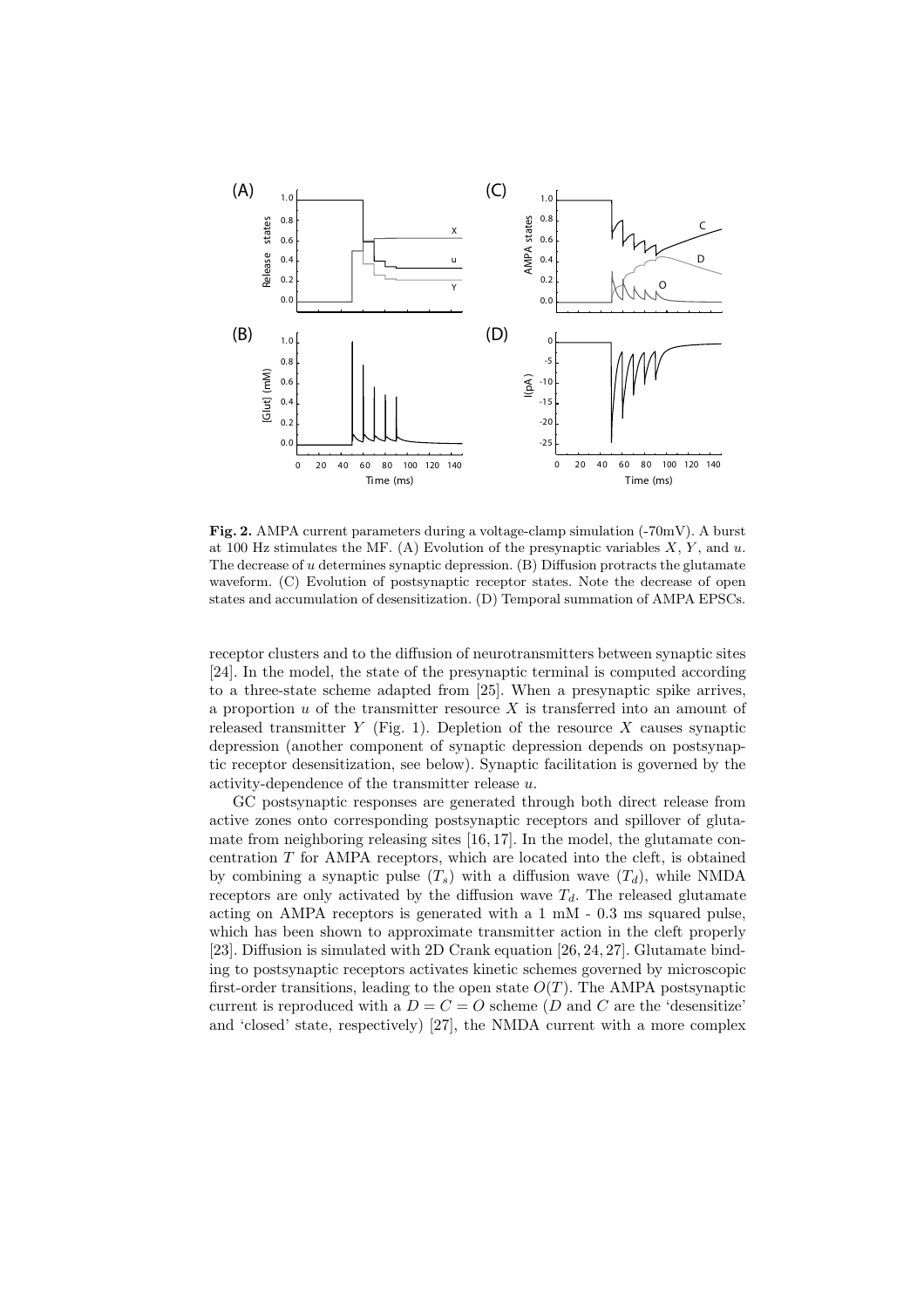

Fig. 3. (A) A spike train can be represented by a binary string of 0 and 1. The string depends on the precision chosen for time discretization. (B) A GC receives four MF inputs and generates an output spike train. The GC response is affected by the multiple voltage- and time-dependent mechanisms of its membrane. Noise is introduced mainly by stochastic vesicular release, which is explicitly modeled. Appropriate construction of the input and output strings permits MI calculation.

scheme derived from [28]. It follows that we can compute the EPSC composed of AMPA (Fig. 2) and NMDA currents. Once coupled to the excitable mechanisms endowed in our previous GC model [20], the present system reproduces the main aspects of GC synaptic excitation [18].

#### 4 Information transmission at the MF-GC synapse

Shannon mutual information (MI) [5] provides a natural mathematical framework to answer the question *how much* information is transmitted by the neural patterns. Our aim was to understand how information is transmitted by the GC through the MF-GC relays, and how it is affected by various factors related to the intrinsic organization of the circuit. The GC constitutes an ideal system for MI calculation since the number of possible inputs is very reduced compared to other brain cells due to the limited number of afferent MFs to each GC (4 on average). To represent the stochasticity of neurotransmission accurately we developed a stochastic version of the model presented above in which the neurotransmitter release was probabilistic (the release at individual sites was an all-or-none event determined once a random number between 0 and 1 passed a release probability threshold). This stochastic model was used for the mutual information computation.

In a typical simulation all spike trains were digitalized (Fig. 3A), and a controlled set of stimuli  $\mathcal S$  (each stimulus being formed by 4 input spike trains, Fig. 3B) was chosen. Then, we recorded the elicited neural responses  $r \in \mathcal{R}$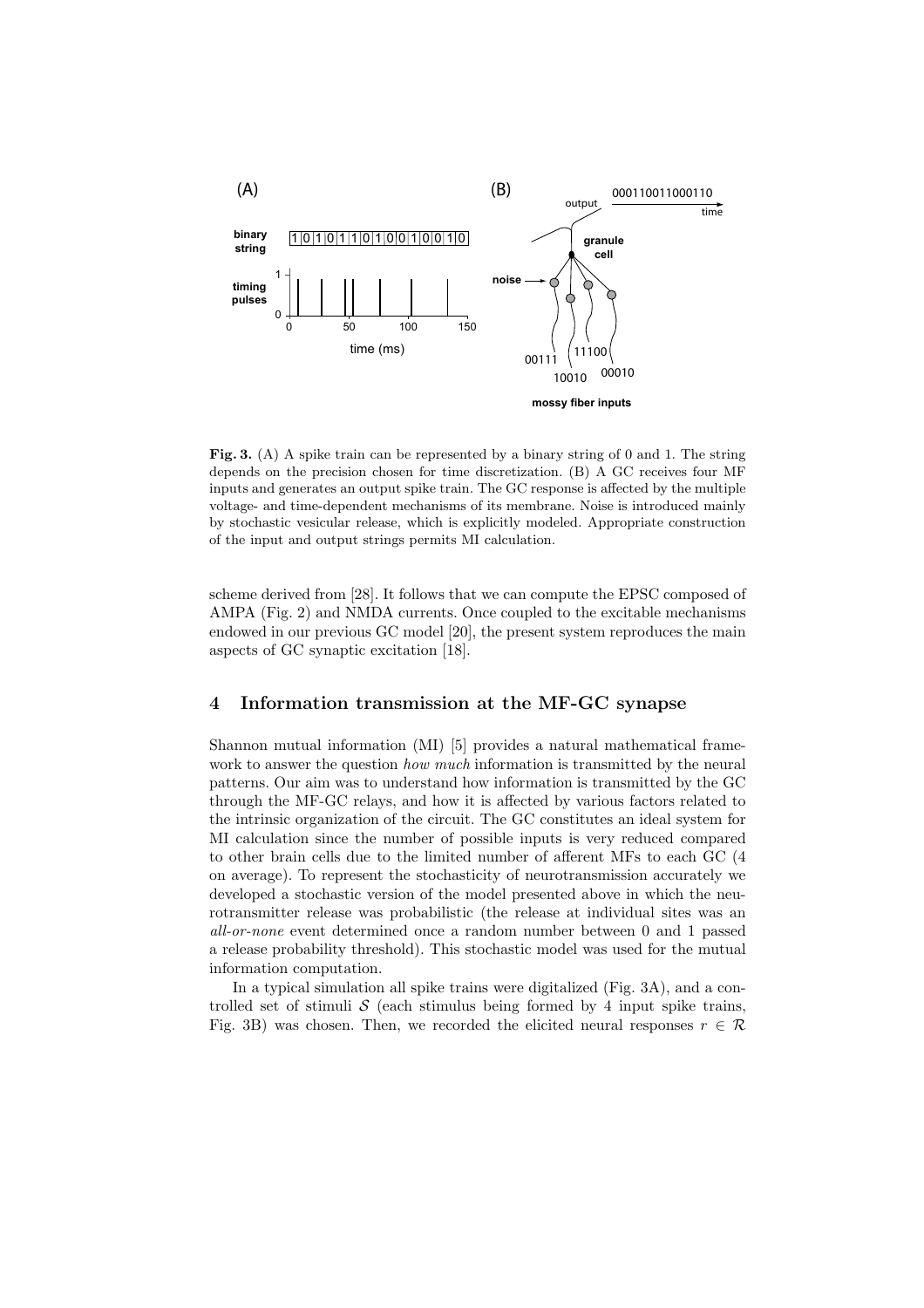

Fig. 4. (A) Information theoretic *surprise* contained in the spike count (thin line) and in the binary string representation (thick line) - see text. Stimuli are ordered by their values of binary string surprise. (B) MI as a function of neurotransmitter probability of release. Simulation parameters: the stimulus set was composed by 1024 spike trains randomly drawn from a Poisson distribution (average firing rate 10 Hz, time bin 5 ms, length of the binary string 10 bins). The same stimulus was presented to the four MFs.

when one stimulus  $s \in \mathcal{S}$  was repeatedly presented with a known a priori probability  $p(s)$ . Once we collected all the data, we estimated the corresponding joint probabilities,  $p(r, s)$ , and the probability distribution of responses averaged over the stimuli,  $p(r)$ . The mutual information was computed using:

$$
I(\mathcal{R}; \mathcal{S}) = \sum_{s \in \mathcal{S}} \sum_{r \in \mathcal{R}} p(r, s) \log_2 \left[ \frac{p(r, s)}{p(r)p(s)} \right] \tag{1}
$$

Shannon MI provides a quantitative measure of the averaged information transmitted through the synapse by a set of responses given a set of input spike trains (or vice-versa). We were also interested in identifying those stimuli that were best encoded by the GC. Thus, we computed the stimulus specific contribution to the MI (namely, the *surprise*  $I(s) = \sum_{r \in \mathcal{R}} p(r|s) \log_2 \frac{p(r|s)}{p(r)}$  $\frac{p(r|s)}{p(r)}$ ). This allowed us to find the most informative set of stimuli, and understand in which conditions the cell coding capability was optimized.

Previous results [29] indicated that the temporal structure of the spike train conveyed a large fraction of the total information transmitted. In the simulation of Fig. 4, the MI measured was only 0.44 bits when the neuron response was represented only by its spike count (total number of spikes), whereas it was 0.73 bits when the full binary string representation was used (Fig. 3). In other words, considering the spike train temporal structure resulted in a 75% increase of information transmitted. Fig. 4A shows the value of the surprise calculated using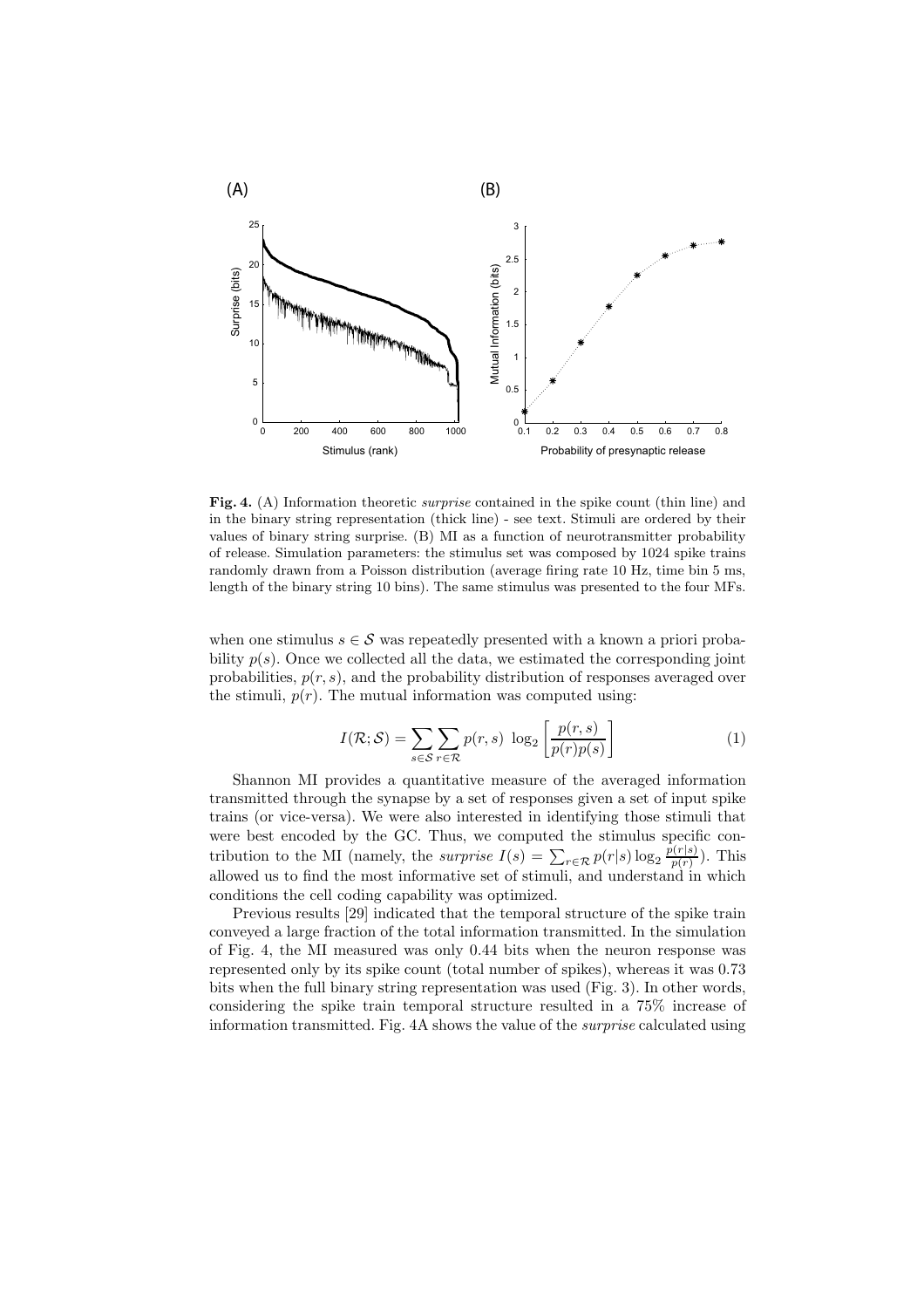spike counts (thin line) and binary strings (thick line). Stimulus surprise analysis determined that the most informative stimuli were usually characterized by high correlation between the MFs (not shown), suggesting a role for GCs as correlation detectors across their different afferents. In addition, the results suggest that, when LTP occurs at the MF-GC synapse, the overall information transfer is enhanced in the system (Fig 4B), whereas stimulus specific information for the most informative stimuli reaches a maximum at an intermediate value of release probability (not shown).

## 5 Conclusions

The development of detailed spiking models was another step towards understanding the information transfer and the coding in the cerebellum granular layer [30]. A simplification of the model currently underway will allow us to construct large and realistic networks. Their implementation into hybrid software-FPGA circuits and efficient software [31] will eventually provide the basis for robotic and industrial implementations.

#### References

- 1. Rieke, F., Warland, D., Steveninck, R.R., Bialek, W.: Spikes Exploring the neural code. The MIT Press (1997)
- 2. Gerstner, W., Kistler, W.M.: Spiking Neuron Models. Cambridge University Press (2002)
- 3. O'Donovan, M.J., Rinzel, J.: Synaptic depression: a dynamic regulator of synaptic communication with varied functional roles. Trends Neurosci 20(10) (1997) 431– 433
- 4. Buonomano, D.V.: Decoding temporal information: A model based on short-term synaptic plasticity. J Neurosci 20(23) (2000) 1129–1141
- 5. Shannon, C.E.: A mathematical theory of communication. Bell System Technical J 27 (1948) 379–423
- 6. Panzeri, S., Schultz, S.R., Treves, A., Rolls, E.T.: Correlations and the encoding of information in the nervous system. Proc Royal Soc London B: Biol Sci 266 (1999) 1001–1012
- 7. Bezzi, M., Diamond, M., Treves, A.: Redundancy and synergy arising from correlations in large ensembles. J Comput Neurosci 12 (2002) 165–174
- 8. Marr, D.: A theory of cerebellar cortex. J Physiol 202(2) (1969) 437–470
- 9. Albus, J.S.: A theory of cerebellar function. Math Biosc 10 (1971) 25–61
- 10. Braitenberg, V.: Is the cerebellar cortex a biological clock in the millisecond range? Prog Brain Res 25 (1967) 334–346
- 11. Medina, J.F., Garcia, K.S., Nores, W.L., Taylor, N.M., Mauk, M.D.: Timing mechanisms in the cerebellum: testing predictions of a large-scale computer simulation. J Neurosci 20(14) (2000) 5516–5525
- 12. Mitchell, S.J., Silver, R.A.: Shunting inhibition modulates neuronal gain during synaptic excitation. Neuron 38(3) (2003) 433–445
- 13. Sola, E., Prestori, F., Rossi, P., Taglietti, V., D'Angelo, E.: Increased neurotransmitter release during long-term potentiation at mossy fibre-granule cell synapses in rat cerebellum. J Physiol 557 (2004) 843–861